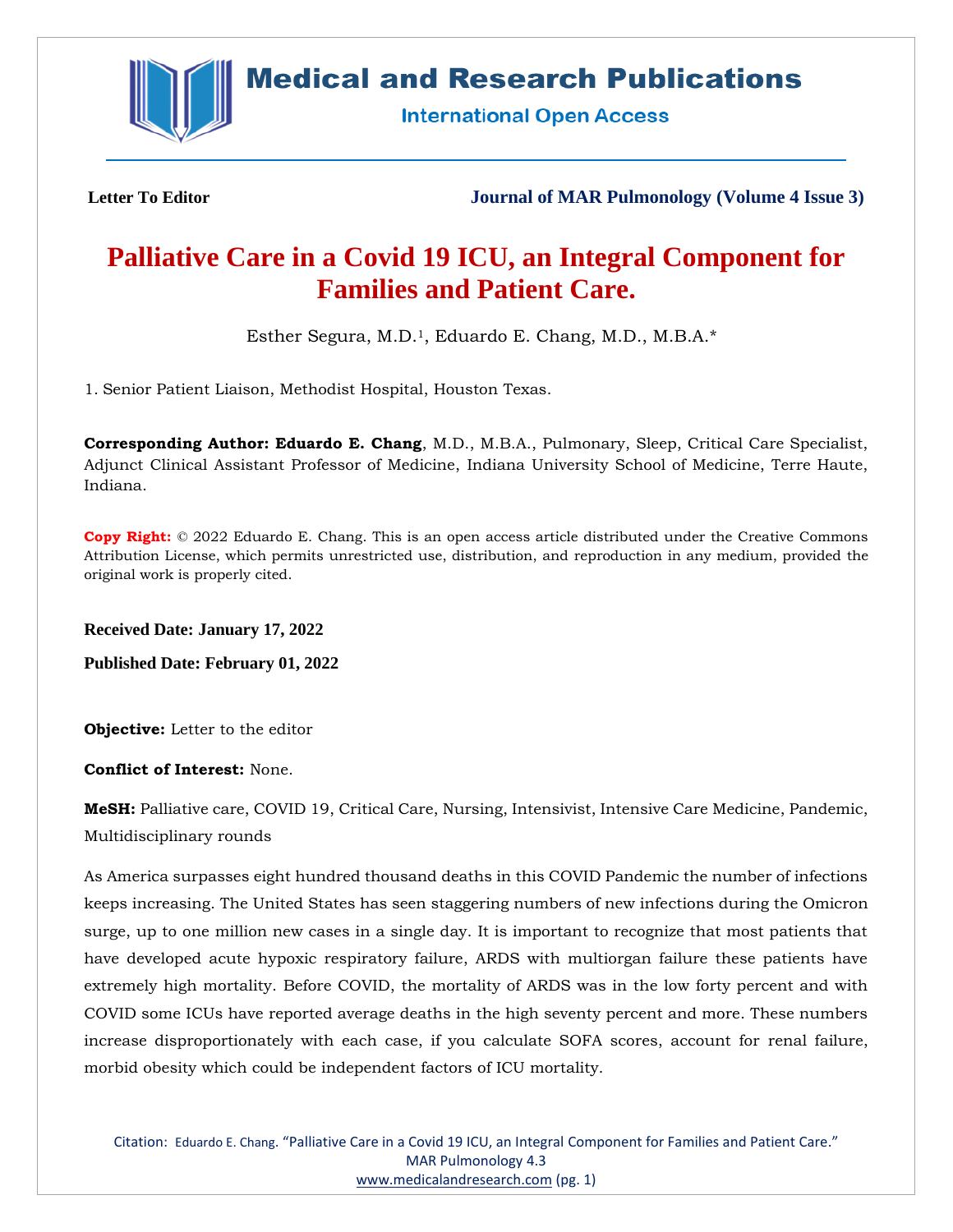#### **Journal of MAR Pulmonology (Volume 4 Issue 3)**

In most ICUs in America, multidisciplinary rounds have been implemented to create a team approach in reviewing plan of care for each case. This ensures the needs of the COVID ICU patient are addressed by the entire care team. We care for our patients from a pathophysiological approach, but at what point are we doing more than what the patient wanted? Palliative care can be incorporated to provide the patient and their family with counseling, prognostic awareness, and advanced care planning.

Addressing the family's expectations, helping the patient and family cope with a life-threatening illness, and respecting the wishes of each patient should be important components in the treatment approach. In our facilities, we coordinate care with an Infectious Disease, Pulmonary, ICU and Critical Care specialist.

We believe a palliative care member should be incorporated as an integral and valued asset within the care team from the very beginning to help the family make any needed psychosocial changes and support them. Nevertheless, palliative care is seen as an end-of-life resource when there is no hope for the patient. We propose the integration of palliative specialty to empower the patient and their family during their struggles with COVID from the start, not at the end of a serious disease process.

ARDS induce by COVID 19 infection has a very high mortality, it is debilitating and, in some cases, has long-term repercussions. The patients that survive the inflammatory response will need long-term care, a nursing home, or a care home.

Some of these patients may never regain a normal meaningful quality of life. Some may need a tracheostomy and feeding tube and may be dependent on others for basic needs. Palliative care specialists can help the patient reach these difficult decisions about their care and definition of quality of life. They can support the family and prepare the patient with information to make the decision that is right for their care.

The many challenges for family, patients and providers is the lack of face-to-face interaction. We are all cloaked behind a mask or a respirator, many times you are not able to see emotion or feel empathy from behind a mask. The palliative team can provide the soft touch and understanding that is sometimes missed when we are intubating or resuscitating a patient. During this serious, life-altering and deadly pandemic, we need to have clarity on what the patient would want before they are unable to communicate with us. The patient's decision is enormously valuable, which also must align with the family's expectations. Care decisions, prognostic awareness, and understanding of outcomes should be assessed daily with the help of a palliative care specialist. This can be a challenge with the chimerical presentation and evolution of COVID throughout the pandemic.

Intensive care medicine promotes the management and support of the body through the disease process. Palliative care focuses on psychosocial, emotional support and decision making to integrate the wishes and values of the patient with the expectations of the family. Palliative care specialists can be an